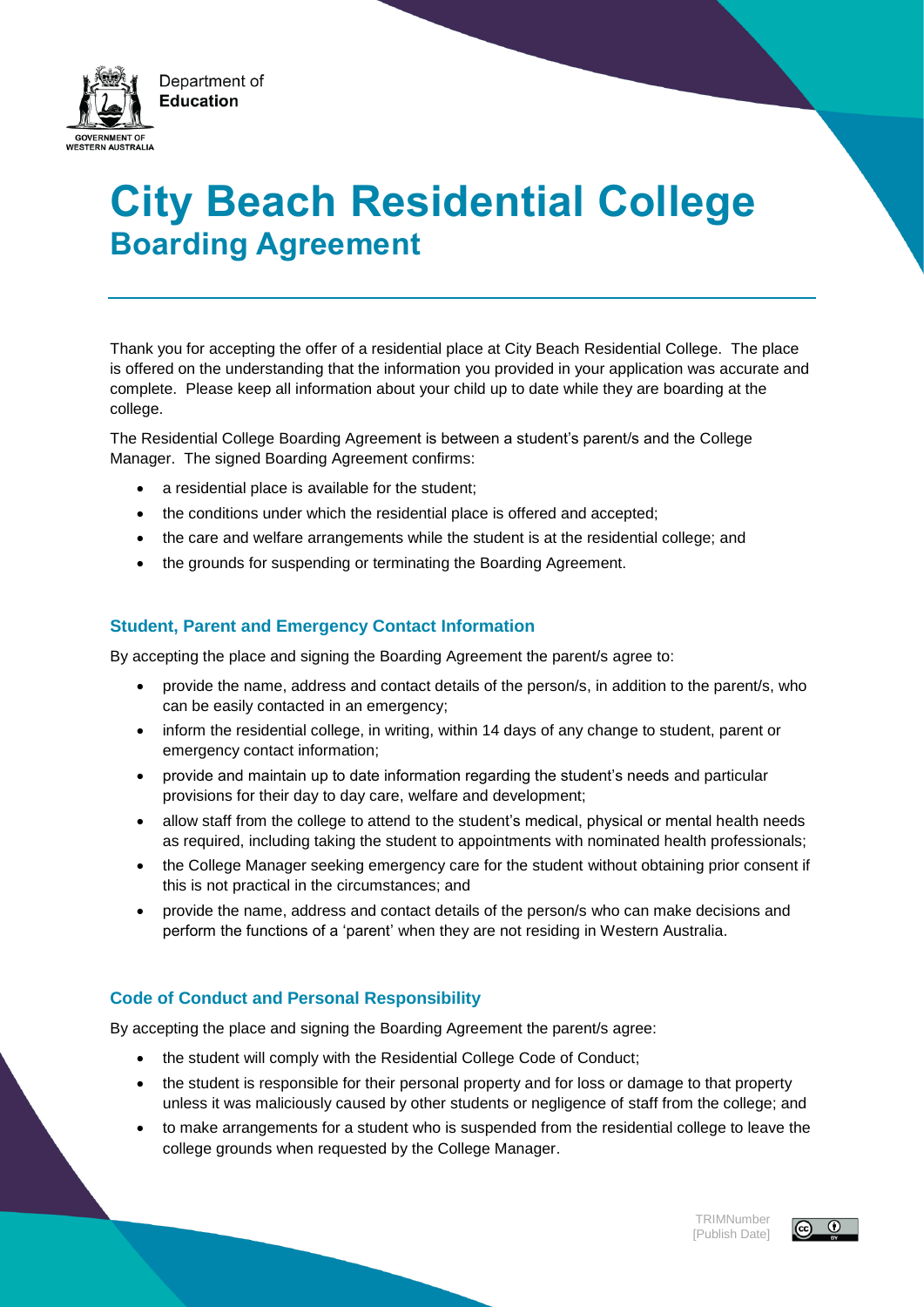# **Payment for Accommodation and Individual Services**

By accepting the place and signing the Boarding Agreement the parent/s agree to:

- assign to the residential college any subsidies or payments received to offset the charge for accommodation each year;
- pay the invoiced amount for accommodation each year;
- pay the invoiced amount for individual services each year;
- complete required payments prior to the first day of term unless a prior arrangement or payment plan has been approved by the College Manager; and
- pay any outstanding amounts if the Boarding Agreement is terminated.

## **Responsibilities and Functions of the College Manager**

By offering the place and signing the Boarding Agreement the College Manager will:

- provide the student with accommodation and individual services each year;
- be responsible for the student's safety, care and welfare while the student is under the care and control of staff from the college;
- request parent consent prior to attending to the student's medical needs or health condition;
- seek emergency care for the student without obtaining prior consent from the parent/s if this is not practical in the circumstances;
- accept either payment of charges in full or by instalments before the agreed due date; and
- refund amounts paid in advance where the parent/s give 14 days' written advice that the student will leave the college and the Boarding Agreement will terminate.

## **Suspending the Student or Terminating the Boarding Agreement**

The College Manager may suspend the student or terminate the Boarding Agreement if:

- the student does not enrol at the school specified in the Residential College Application:
- the student ceases to be enrolled at the school specified in the Application;
- the student breaches the Residential College Code of Conduct;
- the information in the Residential College Application is false or misleading; or
- the parent/s breach this Boarding Agreement.

#### **Suspending the student from the residential college**

If the student is suspended from the residential college, they are unable to reside at the residential college for the duration of the suspension.

The College Manager may suspend the student for up to 21 days if the student breaches the Residential College Code of Conduct. The student and the parent/s are unable to appeal the college manager's decision to suspend the student.

The College Manager will provide the student and the parent/s with written advice:

• that the student is suspended from the college and must leave the college grounds;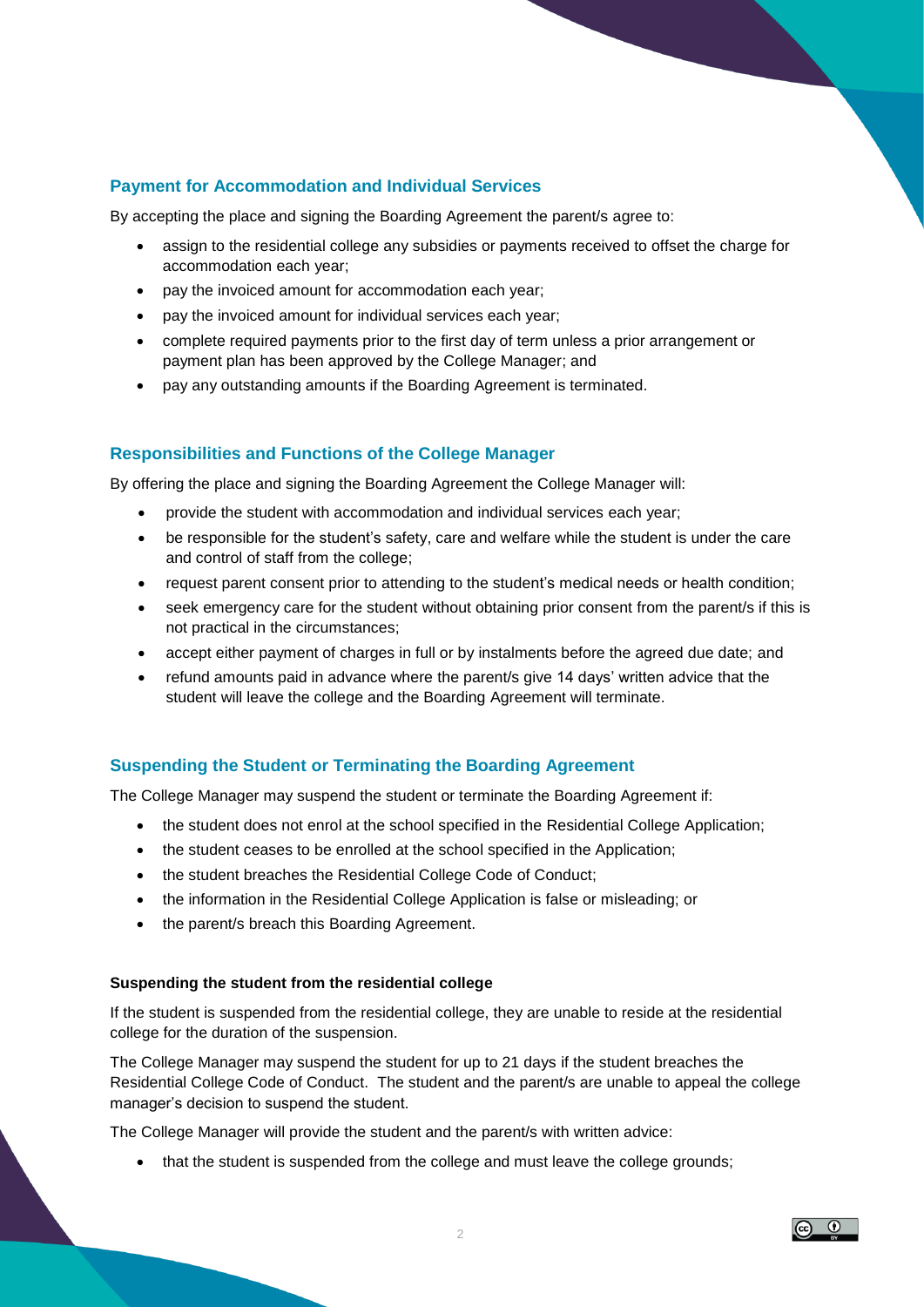- of the reason for the suspension;
- of the date on which the suspension commences;
- of the date on which the suspension ends and the student can return to the college; and
- if applicable, that the Boarding Agreement may be terminated while the student is suspended.

#### **Terminating the Boarding Agreement**

To terminate the Boarding Agreement, the College Manager will provide the student and the parent/s with written advice:

- that the Boarding Agreement is terminated meaning a residential place will no longer be provided for the student;
- of the reason for the termination;
- of the date on which the termination becomes effective; and
- about how to request a review if they are not satisfied with the College Manager's decision to terminate the Boarding Agreement.

## **\$300 Bond for a Residential Place**

Signing the Boarding Agreement means:

- the parent/s pay the bond to secure the residential place for the student;
- the College Manager retains the bond for duration of the Boarding Agreement;
- the bond may be used to compensate the residential college for any outstanding costs or repairing damage the student causes to college property; and
- the College Manager refunds the remaining bond if the Boarding Agreement is terminated.